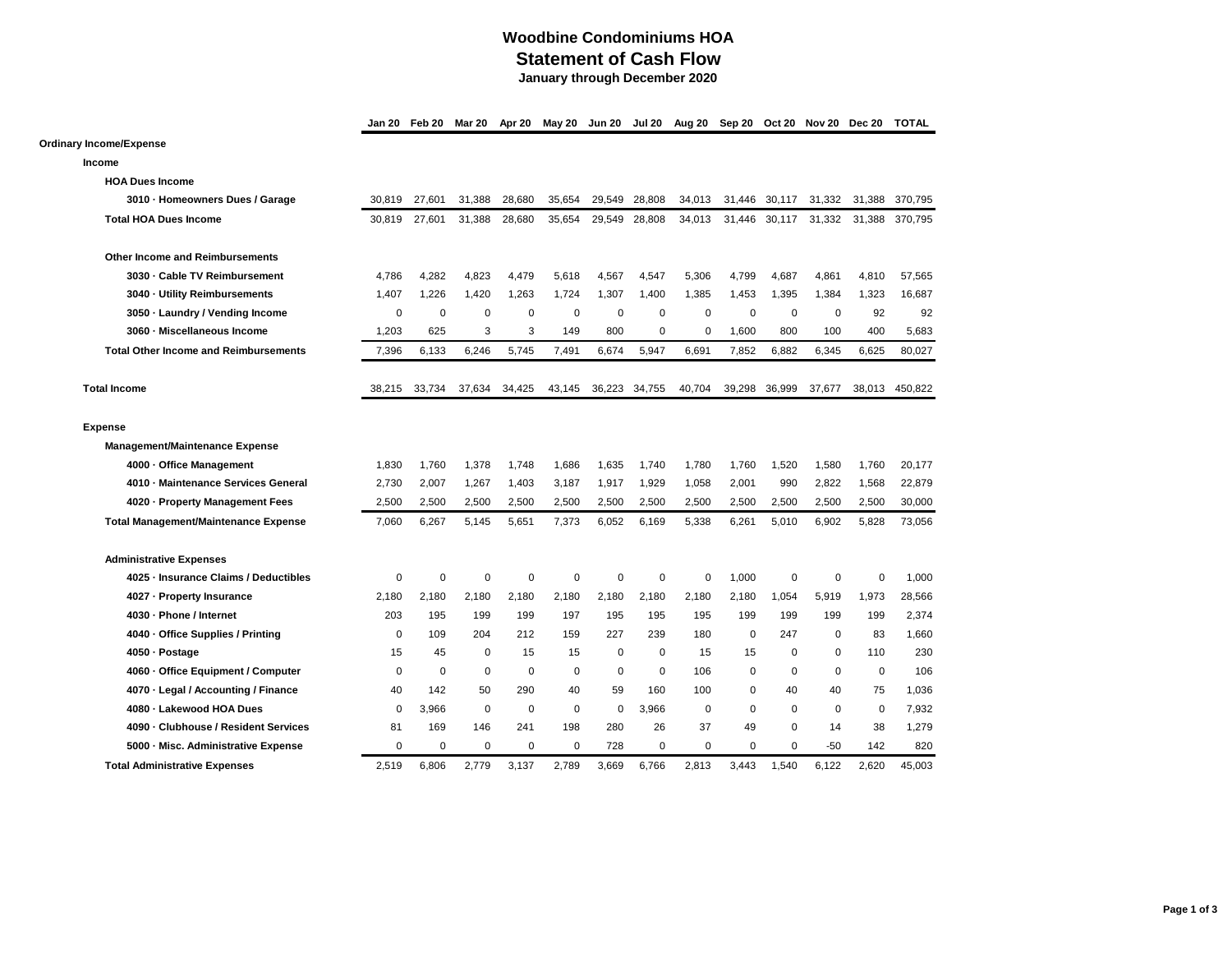## **Woodbine Condominiums HOA Statement of Cash Flow January through December 2020**

**Jan 20 Feb 20 Mar 20 Apr 20 May 20 Jun 20 Jul 20 Aug 20 Sep 20 Oct 20 Nov 20 Dec 20 TOTAL**

|                      | <b>Contracted Services</b>             |             |             |             |           |             |             |               |             |          |              |             |             |         |
|----------------------|----------------------------------------|-------------|-------------|-------------|-----------|-------------|-------------|---------------|-------------|----------|--------------|-------------|-------------|---------|
|                      | 5010 - Landscaping Contract            | 2,500       | 2,575       | 2,575       | 2,575     | 2,575       | 2,575       | 2,575         | 2,575       | 2,575    | 2,575        | 2,575       | 2,575       | 30,825  |
|                      | 5020 · Tree Trimming / Removal         | 14          | 324         | $\mathbf 0$ | 25        | 261         | $\mathbf 0$ | 162           | 610         | 1,393    | $\mathbf 0$  | 3,695       | 4,653       | 11,137  |
|                      | 5025 - Pest Control                    | $\mathbf 0$ | $\mathbf 0$ | 0           | 690       | $\mathbf 0$ | 1,167       | 1,557         | 849         | 0        | 0            | $\mathbf 0$ | $\mathbf 0$ | 4,263   |
|                      | 5040 - Snow Removal                    | 1,178       | 246         | 0           | 0         | $\mathbf 0$ | $\mathbf 0$ | $\mathbf 0$   | $\mathbf 0$ | 0        | $\mathbf 0$  | $\mathbf 0$ | 999         | 2,423   |
|                      | 5050 - Parking Lot Sweeping            | $\mathbf 0$ | 46          | 0           | 46        | 46          | 46          | 46            | $\mathbf 0$ | 46       | 46           | 46          | 46          | 414     |
|                      | 5055 - Rain gutter cleaning            | $\mathbf 0$ | 1,157       | $\mathbf 0$ | 216       | 76          | 108         | 270           | 457         | 481      | 0            | $\mathbf 0$ | 248         | 3,013   |
|                      | 5060 - Grounds Patrol & Lockup         | 376         | 376         | 376         | 376       | 376         | 376         | 376           | 376         | 376      | 376          | 376         | 376         | 4,512   |
|                      | 5075 - Fire Extinguisher Annual Servic | $\mathbf 0$ | $\mathbf 0$ | $\mathbf 0$ | 0         | $\mathbf 0$ | $\mathbf 0$ | $\mathbf 0$   | 0           | 0        | 108          | $\mathbf 0$ | $\mathbf 0$ | 108     |
|                      | <b>Total Contracted Services</b>       | 4,068       | 4,724       | 2,951       | 3,928     | 3,334       | 4,272       | 4,986         | 4,867       | 4,871    | 3,105        | 6,692       | 8,897       | 56,695  |
|                      | <b>Property Maintenance</b>            |             |             |             |           |             |             |               |             |          |              |             |             |         |
|                      | 5085 - Maintenance Services            | $\mathbf 0$ | $\mathbf 0$ | 68          | 53        | 91          | 42          | 139           | 154         | 0        | $\mathbf 0$  | $\mathbf 0$ | $\mathbf 0$ | 547     |
|                      | 5090 · Grounds/Sprinklers              | 996         | 27          | 0           | 3,461     | 2,822       | 908         | 185           | 724         | 2,150    | 0            | 1,107       | 1,539       | 13,919  |
|                      | 5095 - Pond Upkeep                     | 0           | 0           | $\mathbf 0$ | 216       | 327         | 0           | 35            | 33          | 1,108    | 776          | 0           | 0           | 2,495   |
|                      | 5097 - Pool/Spa Maintenance & Supplies | 22          | 506         | 654         | 106       | 808         | 26          | 2,288         | 1,033       | 1,814    | 0            | 360         | 0           | 7,617   |
|                      | 6000 - Clubhouse Interior Repair       | 379         | 766         | 341         | 774       | 782         | 370         | 1,162         | 188         | 40       | 0            | $\mathbf 0$ | $\mathbf 0$ | 4,802   |
|                      | 6010 - Building Repair Exterior        | 1,526       | 0           | 27          | -551      | 1,304       | $\mathbf 0$ | 532           | $\mathbf 0$ | 315      | 320          | 1,064       | 248         | 4,785   |
|                      | 6020 - Supplies & Equipment            | 209         | 76          | 574         | $\pmb{0}$ | $\mathbf 0$ | $\pmb{0}$   | $\pmb{0}$     | 0           | 435      | 163          | 314         | 1,461       | 3,232   |
|                      | 6030 - Cleaning / Supplies / Equipment | 579         | 825         | 877         | 1,126     | 321         | 756         | 957           | 779         | 795      | 890          | 759         | 528         | 9,192   |
|                      | <b>Total Property Maintenance</b>      | 3,711       | 2,200       | 2,541       | 5,185     | 6,455       | 2,102       | 5,298         | 2,911       | 6,657    | 2,149        | 3,604       | 3,776       | 46,589  |
|                      | <b>Taxes / Insurance</b>               |             |             |             |           |             |             |               |             |          |              |             |             |         |
|                      | 7020 - Property Taxes                  | $\mathbf 0$ | $\mathbf 0$ | $\mathbf 0$ | 0         | $\mathbf 0$ | $\mathbf 0$ | 0             | $\mathbf 0$ | 0        | 0            | $\mathbf 0$ | 10          | 10      |
|                      | <b>Total Taxes / Insurance</b>         | $\mathbf 0$ | $\mathbf 0$ | $\mathbf 0$ | $\Omega$  | $\mathbf 0$ | $\mathbf 0$ | $\mathbf 0$   | $\Omega$    | $\Omega$ | $\Omega$     | $\Omega$    | 10          | 10      |
|                      | <b>Utilities</b>                       |             |             |             |           |             |             |               |             |          |              |             |             |         |
|                      | 6050 - Electric - Common Areas         | 273         | 325         | 195         | 285       | 135         | 690         | 242           | 320         | 350      | 341          | 345         | 209         | 3,710   |
|                      | 6060 - Electric - Clubhouse / Pool     | 305         | 315         | 294         | 284       | 225         | 376         | 457           | 566         | 550      | 457          | 342         | 240         | 4,411   |
|                      | 6070 - Water                           | 6,064       | $\mathbf 0$ | 4,517       | 0         | 4,609       | $\mathbf 0$ | 5,075         | 0           | 4,182    | 0            | 4,624       | 0           | 29,071  |
|                      | 6080 - Gas                             | 1,345       | 1,372       | 1,260       | 1,051     | 740         | 315         | 426           | 406         | 288      | 435          | 511         | 1,053       | 9,202   |
|                      | 6090 - Sewer                           | 8,532       | 8,210       | 8,524       | 8,108     | 8,406       | 8,077       | 6,659         | 6,597       | 6,588    | 6,895        | 6,581       | 7,041       | 90,218  |
|                      | 7000 - Trash Removal                   | 1,174       | 1,034       | 1,139       | 1,087     | 1,123       | 1,087       | 1,141         | 1,141       | 1,173    | 1,141        | 1,104       | 1,140       | 13,484  |
|                      | 7010 - Cable TV                        | 3,917       | 3,907       | 3,896       | 3,926     | 3,907       | 3,907       | 3,909         | 3,909       | 3,915    | 3,922        | 4,363       | 4,085       | 47,563  |
|                      | <b>Total Utilities</b>                 | 21,610      | 15,163      | 19,825      | 14,741    | 19,145      |             | 14,452 17,909 | 12,939      | 17,046   | 13,191       | 17,870      | 13,768      | 197,659 |
| <b>Total Expense</b> |                                        | 38,968      | 35,160      | 33,241      | 32,642    | 39,096      | 30,547      | 41,128        | 28,868      | 38,278   | 24,995       | 41,190      | 34,899      | 419,012 |
|                      |                                        |             | $-1,426$    | 4,393       | 1,783     | 4,049       | 5,676       | $-6,373$      | 11,836      |          | 1,020 12,004 | $-3,513$    | 3,114       | 31,810  |
|                      | Net Ordinary Income                    |             |             |             |           |             |             |               |             |          |              |             |             |         |